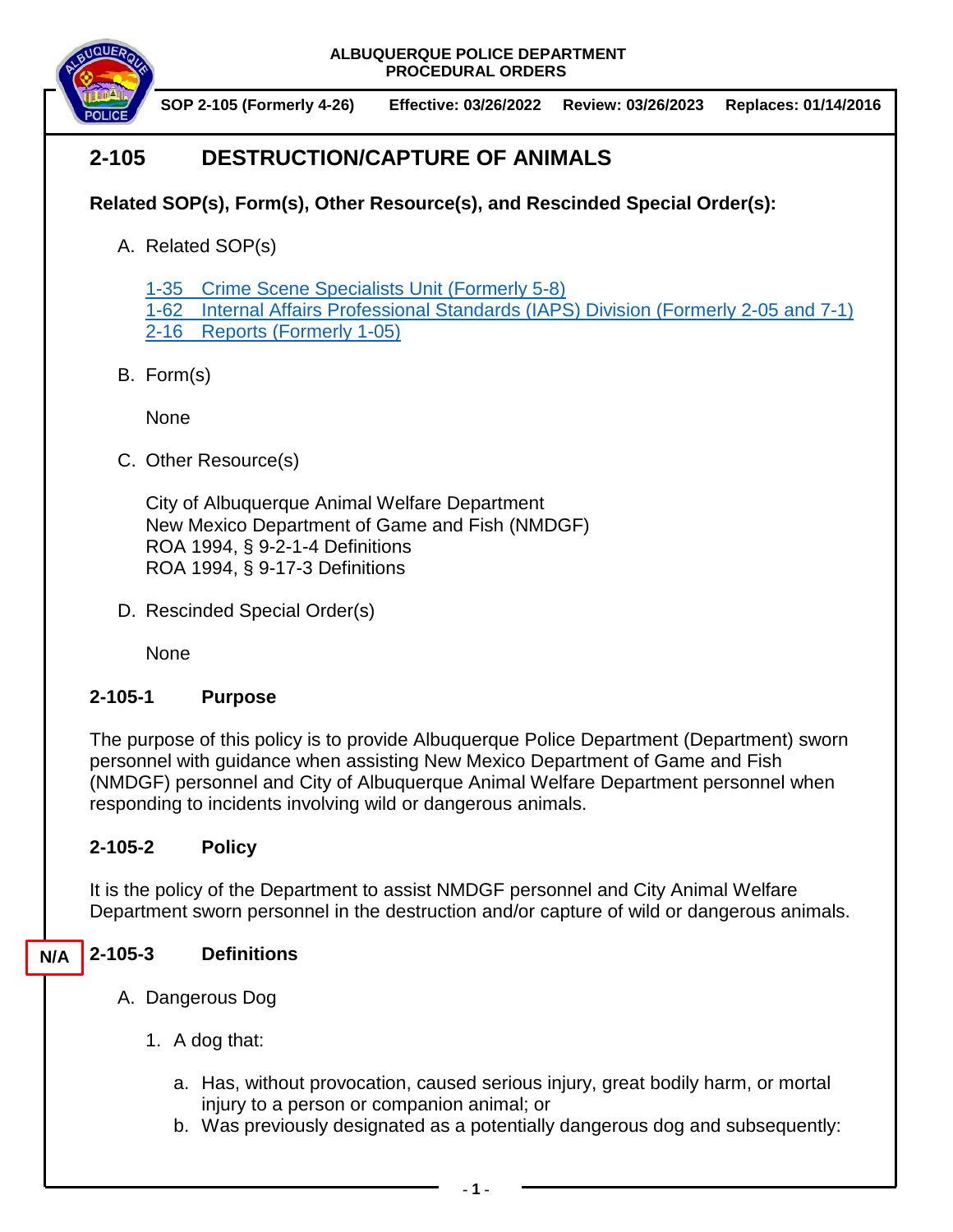#### **ALBUQUERQUE POLICE DEPARTMENT PROCEDURAL ORDERS**



 **SOP 2-105 (Formerly 4-26) Effective: 03/26/2022 Review: 03/26/2023 Replaces: 01/14/2016**

- i. Causes injury to a person or companion animal that is less severe than a serious injury; or
- ii. Is observed by any person chasing or menacing a person or companion animal in an aggressive manner and without provocation.
- 2. A Department Police Service Dog is not considered a dangerous dog by definition, consistent with City Ordinance § 9-17-13.
- B. Wild Animal

A species of animal that is exotic to humans and is unlawful to possess, consistent with City Ordinance § 9-2-1-4.

#### **2-105-4 Procedures 7**

- A. Destruction of Animals
	- 1. When an animal is mortally injured, the on-duty FSB supervisor may authorize the destruction of the animal.
		- a. Sworn personnel shall consult with NMDGF personnel or City Animal Welfare Department sworn personnel, if time permits.
	- 2. Whenever possible, if the destruction of the animal is needed, it shall be carried out by NMDGF personnel.
	- 3. Sworn personnel may discharge their Department-issued firearm to destroy the animal, if a life-threatening situation or threat to public safety exists or if the animal is mortally injured and it is necessary to destroy the animal.
		- a. Responding sworn personnel shall complete a Uniform Incident Report, consistent with SOP Reports.
		- b. A CSS shall be called to the scene for photographs and to collect any evidence, consistent with SOP Crime Scene Specialists Unit.
	- 4. If sworn personnel discharged their Department-issued firearm in the destruction of an animal, they shall contact Internal Affairs Professional Standards Division (IAPS) personnel, consistent with SOP Internal Affairs Professional Standards (IAPS) Division.
- B. Capture of Animals
	- 1. In all cases where Department personnel or Emergency Communications Center (ECC) personnel are notified of a wild or dangerous animal in or near a populated area, ECC personnel shall call the NMDGF and the City Animal Welfare Department.